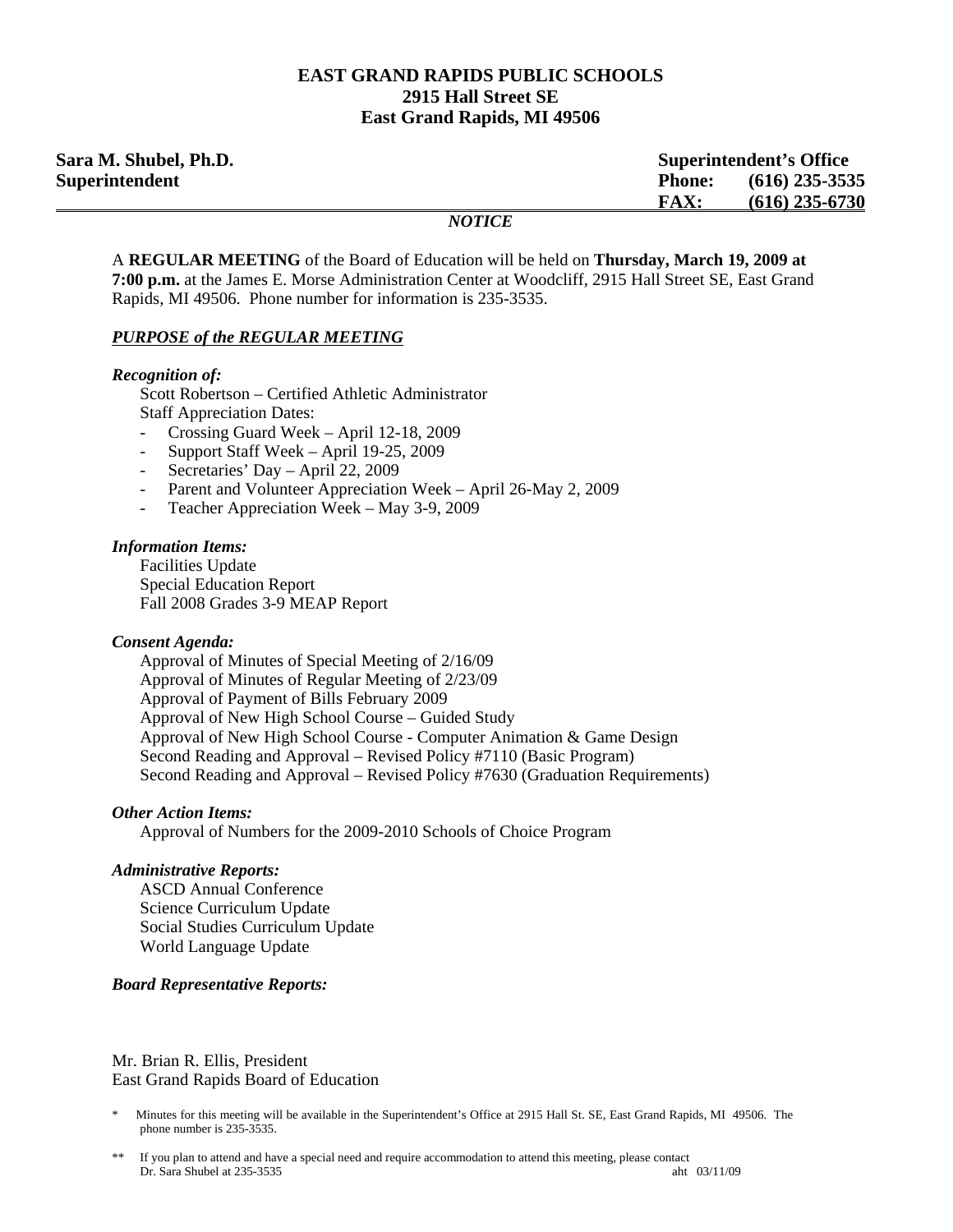# *Our Mission*

# *Educating and inspiring each student to*

# *navigate successfully in a global community.*

# EAST GRAND RAPIDS PUBLIC SCHOOLS Kent County, Michigan

## **REGULAR Meeting of the East Grand Rapids Board of Education**

The James E. Morse Administration Center at Woodcliff,

2915 Hall Street, SE, East Grand Rapids, MI 49506.

Phone 616-235-3535.

# **Thursday, March 19, 2009**

## **7:00 p.m.**

## **AGENDA**

- 1. Meeting Called to Order
- 2. Acknowledgment of Guests
- 3. Public Comments
- 4. Board Secretary's Report Communications to and from the Board Mrs. Trierweiler
- 5. Recognition of:
	- A. Scott Robertson Certified Athletic Administrator
	- B. Staff Appreciation Dates:
	- (1) *Crossing Guard Week -* April 12-18, 2009 Dr. Shubel
	- (2) *Support Staff Week*  April 19-25, 2009 Dr. Shubel
	- (3) *Secretaries' Day* April 22, 2009 Dr. Shubel
	- (4) *Parent and Volunteer Appreciation Week* April 26 May 2, 2009 Dr. Shubel
	- (5) *Teacher Appreciation Week* May 3-9, 2009 Dr. Shubel
- 6. High School Student Council President's Report Mr. Sam Wohns
- 7. EGREA President's Report Mrs. Shelly Schram

## **Information Items:**

8. Facilities Update –Mr. Steve Edison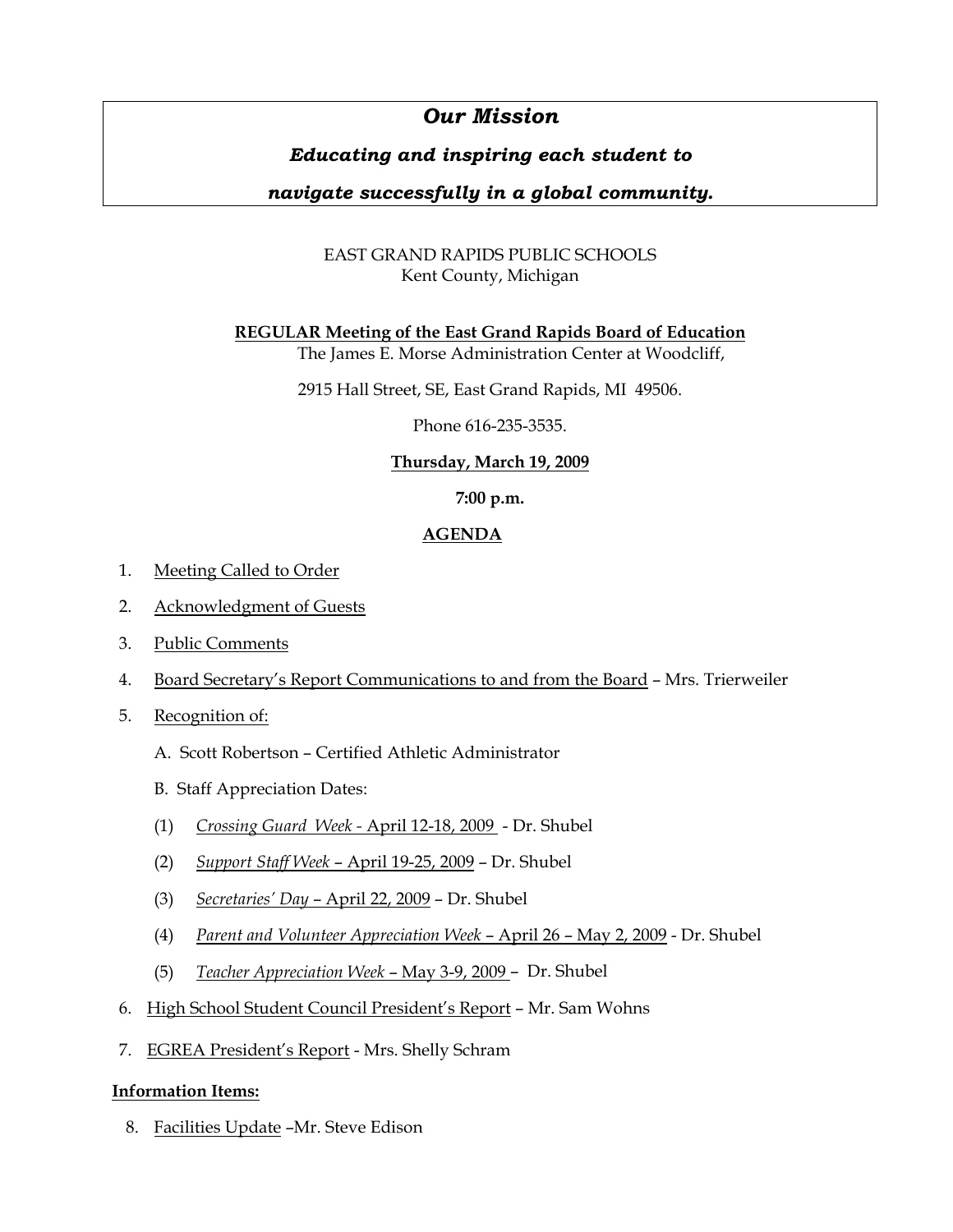9. Special Education Report (Enclosure #9) – Mrs. Jann VanAirsdale

### 10. Fall 2008 Grades 3-9 MEAP Report – Mr. Doug Jenkins

### *Action Items – Consent Agenda:*

- Background: In order to save time during the meeting, we are using a Consent Agenda. Items in the Consent Agenda include those that are considered routine or have been previously discussed by the Board of Education. Any Board Member may request to have any item removed for a separate discussion and vote.
- Recommendation: Motion to approve items in the Consent Agenda Numbers \_11\_ through \_17\_.
- 11. Approval of Minutes of SPECIAL MEETING of 2/16/09 (Enclosure #11)
- 12. Approval of Minutes of REGULAR MEETING of 2/23/09 (Enclosure #12)
- 13. Approval of Payment of Bills for February 2009 (Enclosure #13)
- 14. Approval of New High School Course

 Background: At the February 23, 2009 Board of Education meeting the following course was presented to the Board for review and discussion: Guided Study.

## 15. Approval of New High School Course

 Background: At the February 23, 2009 Board of Education meeting the following course was presented to the Board for review and discussion: Computer Animation and Game Design.

- 16. Second Reading and Approval of Revised Policy #7110 (Basic Program) (Enclosure #16)
	- Background: The Board had a first reading of revised Policy #7110 (Basic Program) at the Board of Education meeting on February 23, 2009.
	- Recommendation: Motion to approve revised Policy #7110 (Basic Program), as recommended by the Policy Committee and Superintendent.
- 17. Second Reading and Approval of Revised Policy #7630 (Graduation Requirements) (Enclosure #17)
	- Background: The Board had a first reading of revised Policy #7630 (Graduation Requirements) at the Board of Education meeting on February 23, 2009.
	- Recommendation: Motion to approve revised Policy #7630 (Graduation Requirements), as recommended by the Policy Committee and Superintendent.